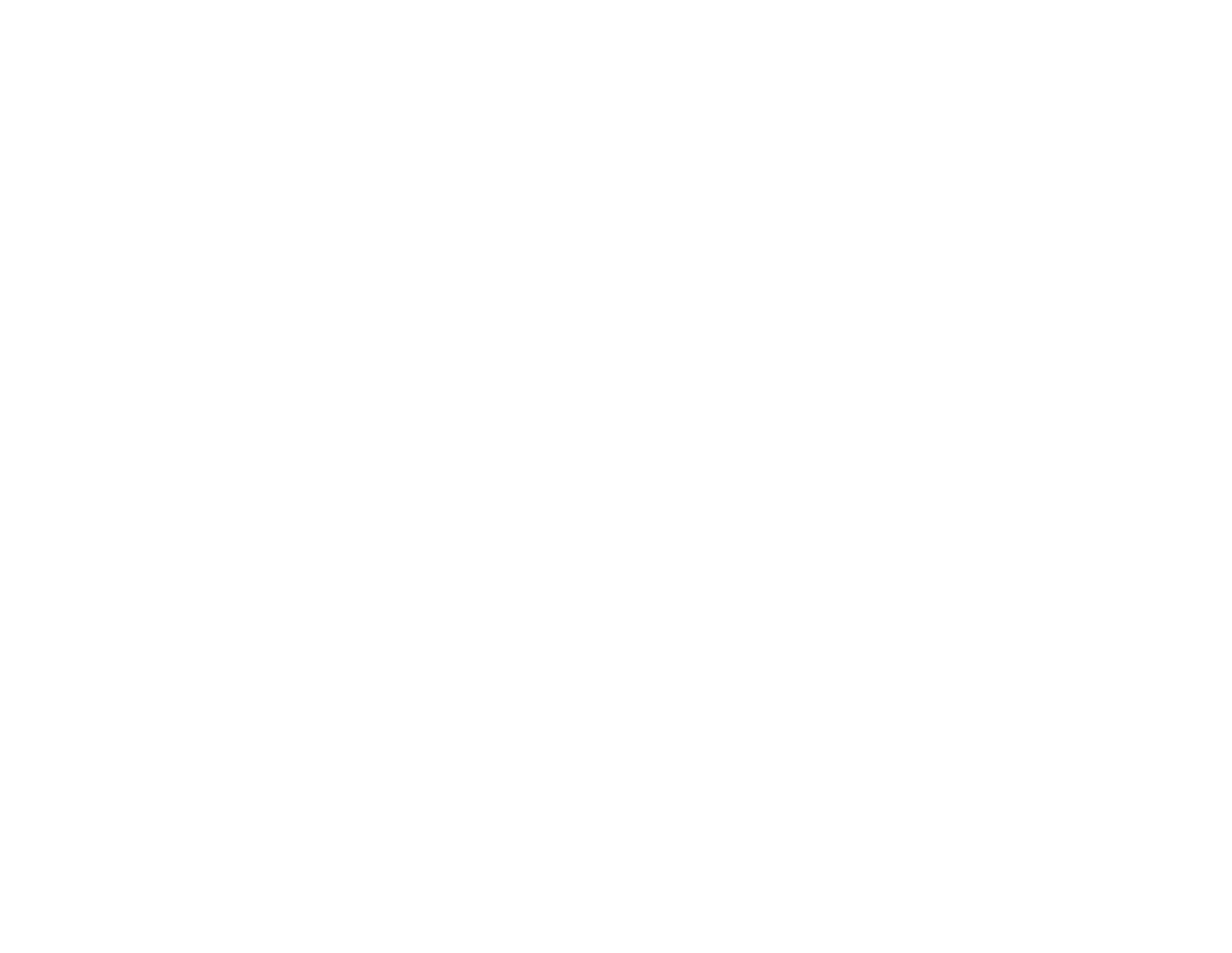#### **NOTES**

## **CONTENTS**

| Assembling & Using Your Product4 |
|----------------------------------|
|                                  |
|                                  |
|                                  |
|                                  |
|                                  |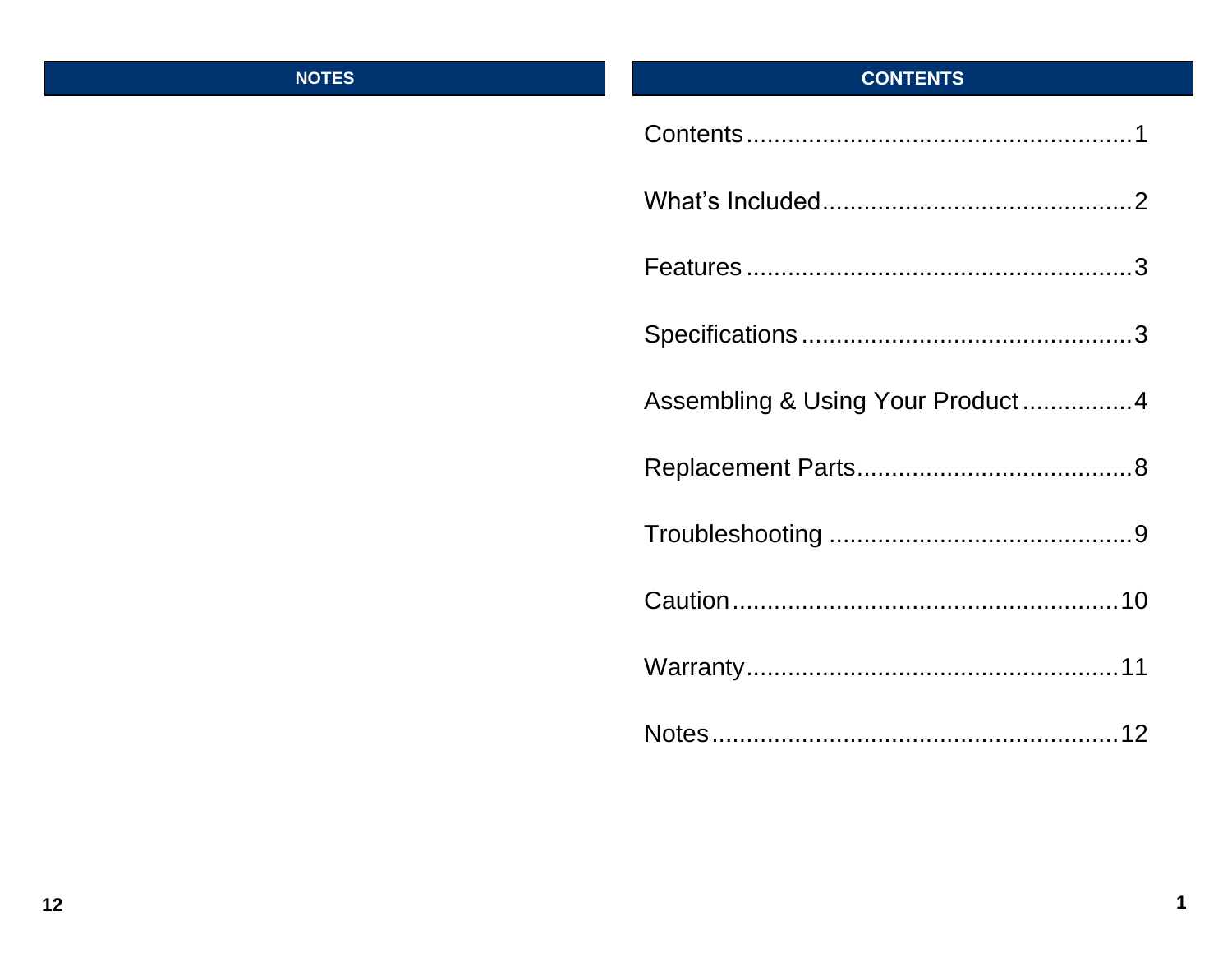#### **WHAT'S INCLUDED**

#### **LIMITED WARRANTY INFORMATION**



(LED lights pre-installed) Back Door



Fountain Fountain  $1x$   $1x$ 





Fountain Pump Transformer  $1x$   $1x$ 

*\*Pump may be packaged separately in an outer box located in the outer Styrofoam packaging.*

Thank you for choosing an Alpine product! We aim to please with our wide range of products including Fountains, Birdbaths, Statuary, Pond Supplies & More. All of our products are constructed from the highest quality materials. In the event that we have not achieved our usual standard of excellence, we will repair or replace, at our discretion, within the warranty period. A valid proof of purchase, with the purchase date clearly indicated, must be provided. Photos of defective merchandise will also be required to help distinguish the actual cause of the defect. Please read below for a detailed description of warranty coverage.

#### • **Water Damage**

Alpine products are not manufactured to withstand extreme temperatures. Improper storage that allows water to freeze within a product may cause damage, is considered negligence, and will not be covered under this warranty. The use of "hard water," and/or caustic cleaners, can affect the painted or other finishes. Failure to keep the unit clean, and use of such additives/cleaners, will also void the warranty. Please note: for fountains, it is normal for some splashing to occur and protecting the immediate surfaces is not the responsibility of Alpine Corporation.

#### • **Paint & Color (Retention and/or Loss)**

The use of water will cause natural erosion to the color. This area can be touched up using standard paint. The paint is designed to protect the entire finish against breakdown of color. As with any product, all finishes with time will gradually fade and discolor. The warranty will only cover against severe or complete fading, within the first year from date of purchase, with the above exclusion.

#### • **Procedure/Service**

Should a warranty/claim be needed, you should contact the retailer from whom you purchased the product. If that is not an option, you can contact Alpine Corporation a[t www.alpine4u.com.](http://www.alpine4u.com/) When contacting Alpine Corporation, you must be prepared to show proof of purchase, provide photographs and any other information needed to validate your claim. This may be necessary to distinguish between a partial or complete replacement of a defective product. The warranty does not cover any items with multiple parts; the warranty will ONLY cover the individual component of the unit/item that may be defective. Replacement parts can be made available to a consumer through the original selling party, or an approved parts retailer. If this is not an option, contact our customer service department. *Item is covered under one year limited warranty from the date of purchase. When requesting replacement parts due to a warranty claim after 30 days of purchase, credit card information will be requested for shipping charges.*

• **Not Covered Under Warranty** 

The limited warranty will NOT cover cases of damages due to:

- 1. Damages caused in Transit
- 2. Inadequate care and/or neglect
- 3. Environmental and/or natural elements
- 4. Immersion in water, unless specified
- 5. Improper Installation/Storage and/or Maintenance

*This warranty is void if the product has been damaged by accident, misuse, negligence, improper installation*  and/or modifications have occurred. This includes any and/or all defects arising out of freezing water damage, *hard water damage, failure to keep the unit clean and free of harmful additives such as bleach, chlorine, etc….*  which affects the paint and/or parts. This warranty also does not cover any additional charges or installation, *removal, disposal and/or shipping costs or consequential damage associated with any warranty claim.*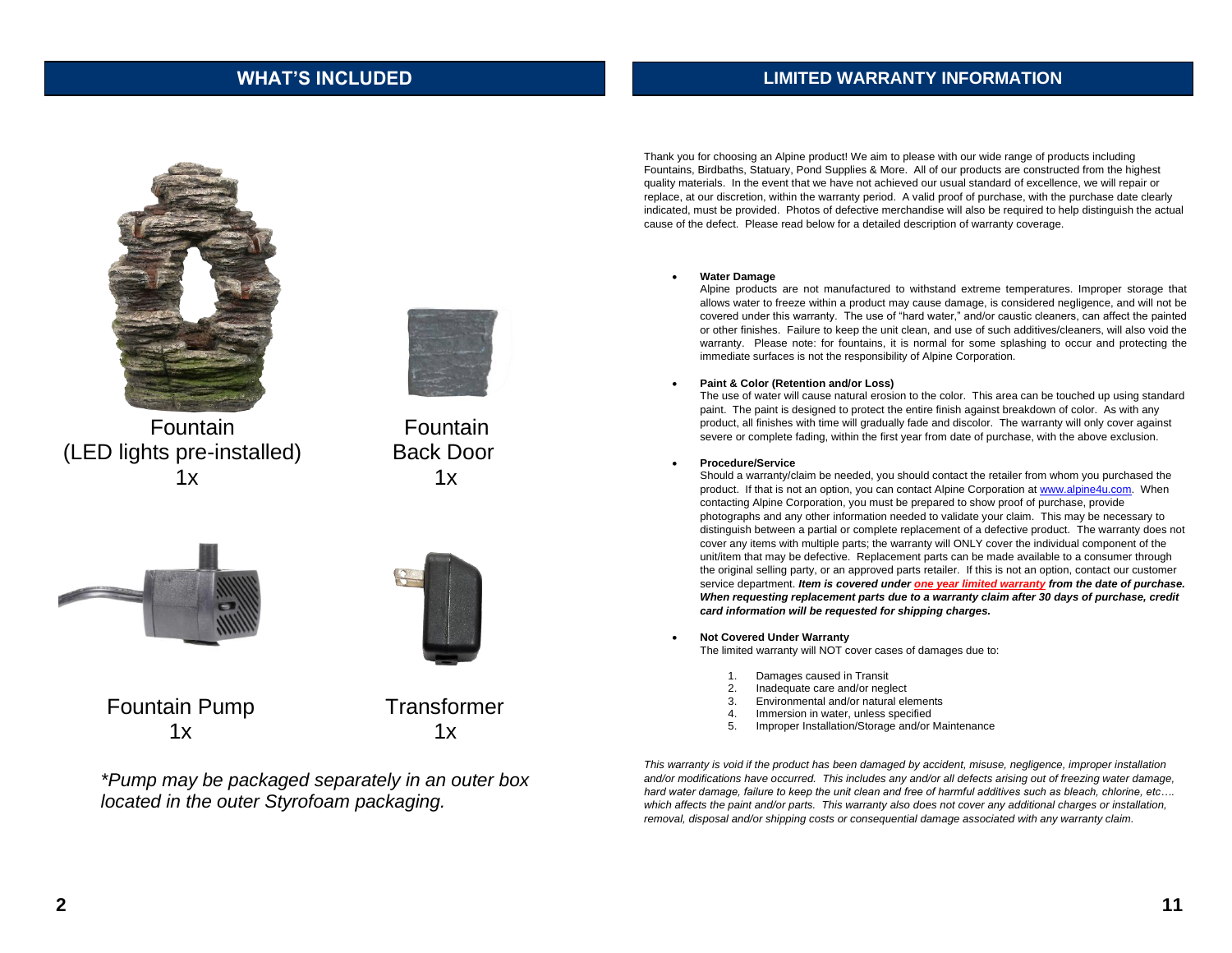#### **REPLACEMENT PART ITEM#**

- Replacement Pump ……………………...P065
- Replaceable Transformer……….….....PL022T
- Replacement LED Light………… RLS100-YLW

#### **ALSO AVAILABLE FROM ALPINE**

- Fountain Care Formula…………….....PPL100 Foam and scale remover for indoor and outdoor fountains.
- Americana® UV Acrylic Sealer ...……RRR106 Provides protective clear coating for all painted surfaces.
- Touch Up Paint Kit....…………….…....RTD102
- Includes primer, thinner, 7 paint colors, applicator and sealer.

**3.** From the back opening of the fountain connect the vinyl tubing from inside the fountain into the water pump, then place the pump back into the fountain. *NOTE: Pump may already be attached to tubing. Ensure the connection is tight before operation.*



**3.** Pull out the LED light cord plugs through the back opening & connect to the attachments on the pump. Twist the protective sheath clockwise to cover and secure the connection.



### **Alpine Quick Tip #2**

Check all light connectors to make sure they are tight. Fountains with multiple lights have additional connections inside the fountain.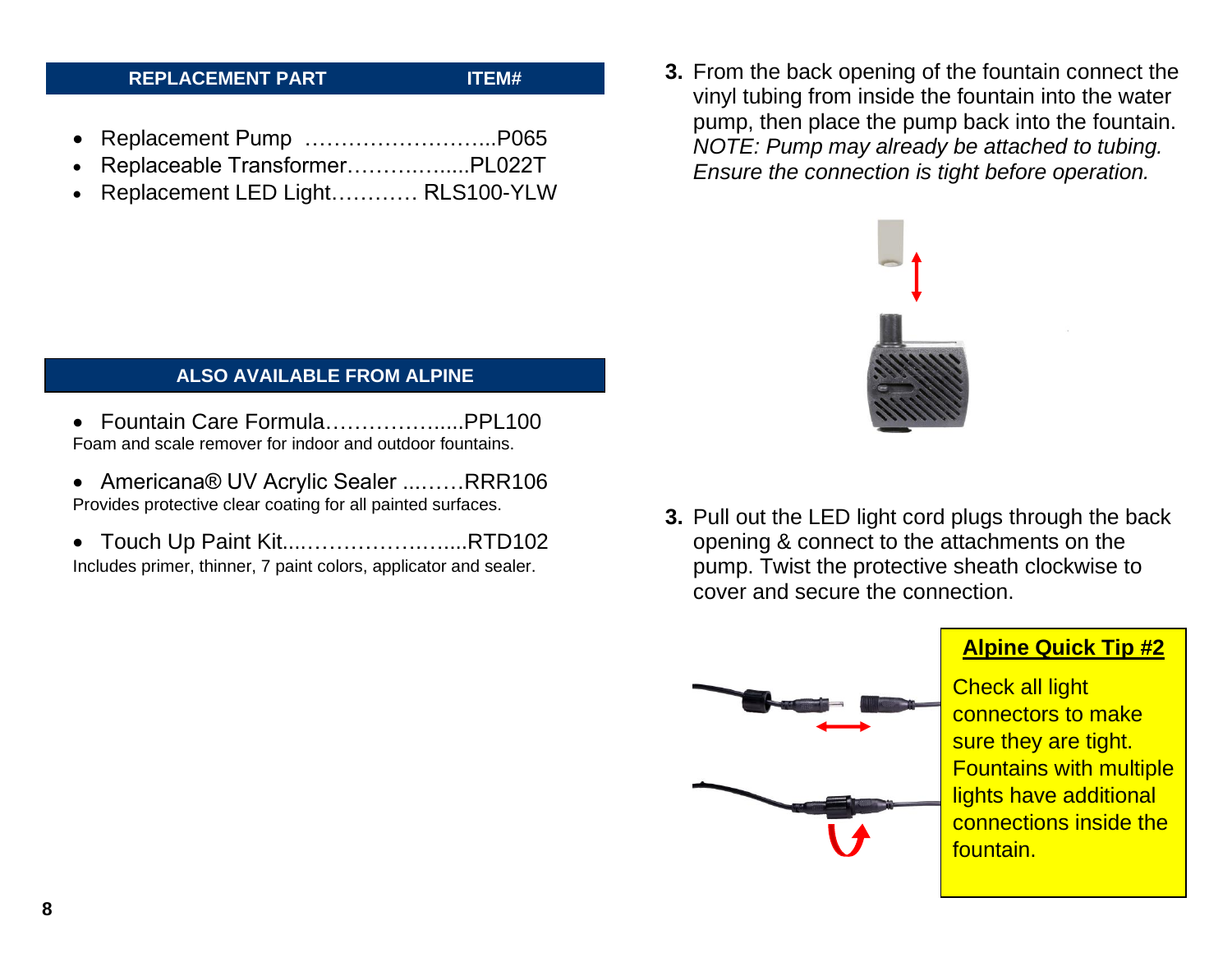**4.** Gently pour water into the fountain basin, being careful not to overflow and cause splashing. Make sure the water completely submerges the pump and the water runs clear during operation.

*NOTE: We recommend that you use distilled water to prevent scale build-up. The first time you operate the pump it can take up to 5 minutes for the air to be completely expelled and water begins to flow properly*



**5.** Attach the power cord from the pump to the transformer, then plug it into your local power supply. Make sure that there is no water around the plug & always keep the power source in a dry place.



**6.** You can now adjust the water pump to your flow preference. (see Quick Tip #1) Once set, install the Back Door Cover by sliding it into the designated opening.



**7.** Congratulations, your fountain is now complete. Don't forget to add water regularly as water will evaporate over time.

### **Relax and enjoy your new fountain.**

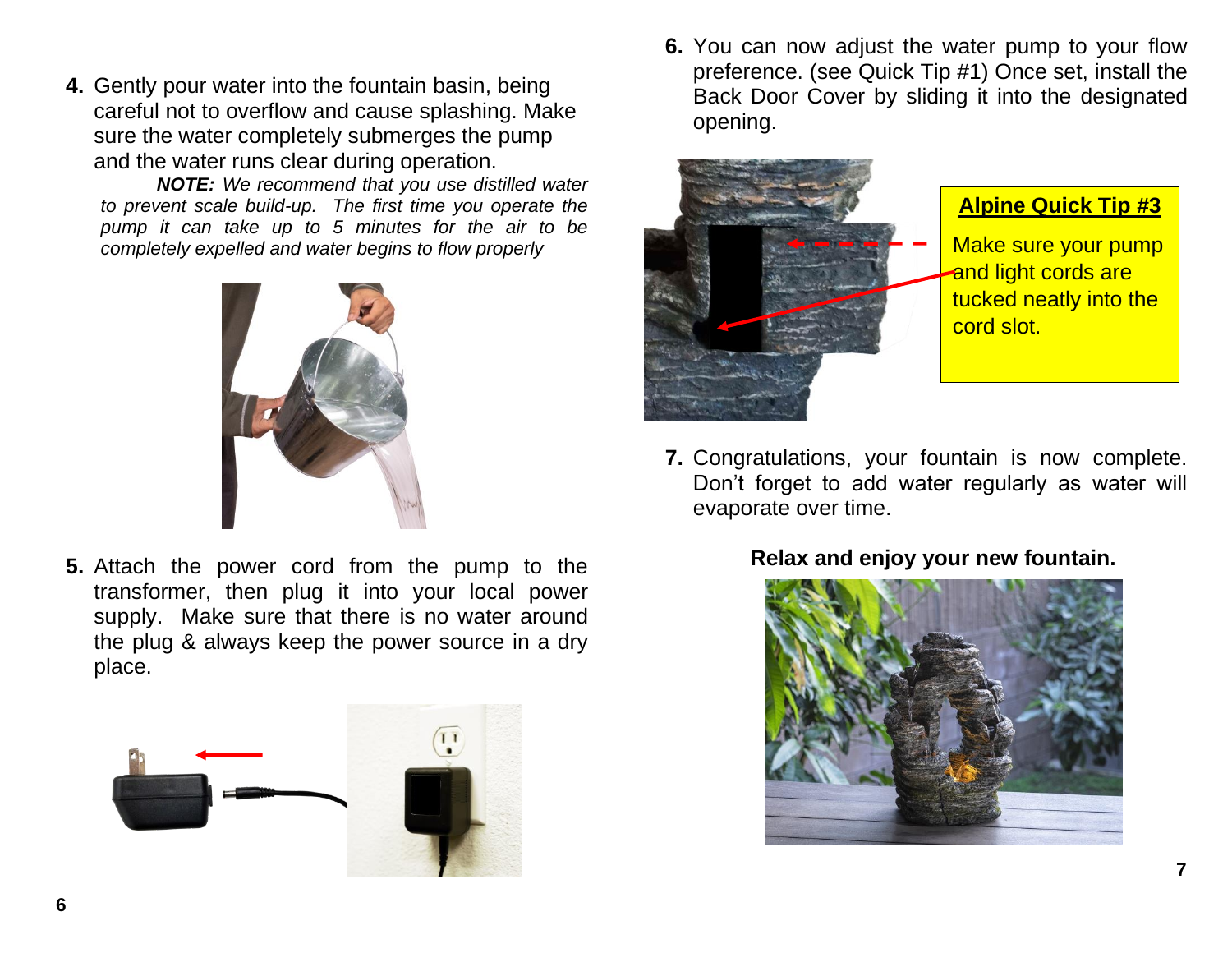#### **ASSEMBLING & USING YOUR PRODUCT**

Unpack all components carefully. Please check to ensure all parts have been removed from the packaging. \**Some splashing may occur when the product is in use.* 

**1.** Place the fountain base on a smooth & level surface. Allow enough space to access the pump.



**2.** Remove the pump from its packaging and adjust the flow control to the lowest setting to avoid splashing until the fountain is completely assembled.



### **Alpine Quick Tip #1**

Switch to the Left / to turn up the water flow. Switch the adjuster to the Right / to turn down the water flow.

#### **TROUBLESHOOTING**

If you have any questions and/or problems, please contact the retail store you purchased this fountain.

- **If your pump fails to run**
	- Check the circuit breaker or try a different outlet to make sure the pump is receiving electrical power.
	- Check the pump discharge and tubing for any kinks and/or obstructions
	- Any buildup obstructing the water flow can be flushed with a garden hose
	- Check the rotor by removing the front cover & plate to access the impeller area. Turn the rotor and make sure that the rotor is not jammed or broken
- **If your pump "spews"** 
	- Check the water level to make sure the pump is completely submerged and there is enough water in the basin to operate your fountain. Not having enough water will cause your pump to spew
- **If your pump is making abnormal loud noises**
	- Disconnect the pump from the electrical power supply and remove the front cover & plate
	- Carefully grip the impeller and gently pull the impeller/rotor assembly out of the pump housing
- Rinse the impeller/rotor assembly and clean the cavity with clean water. If breakage or damage is found, contact your local retailer for parts. **4 9**